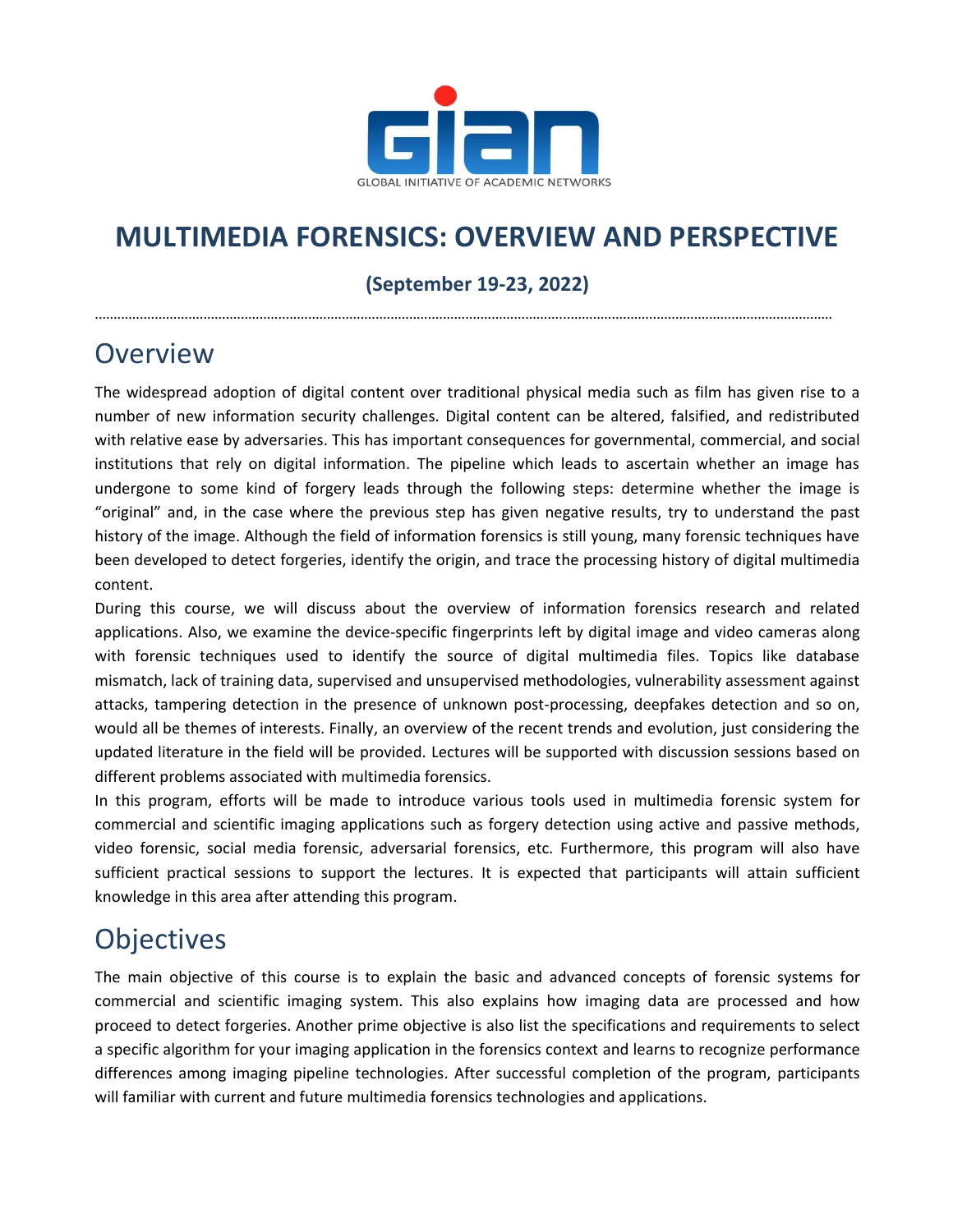# Course Contents

- 1. Introduction of data science: motivation, problems to address, limitations and challenges, and applications
- 2. Multimedia forensics
- 3. Camera identification
- 4. Forgery detection through active methods
- 5. Forgery detection through passive methods
- 6. Double quantization
- 7. Video forensics
- 8. Social media forensics
- 9. Deep fake methods for generation and detection
- 10. Adversarial forensics
- 11. Case study analysis
- 12. Research status and current challenges

\* Practical Sessions on (a) image and video authentication, (b) deepfake and (c) case study analysis.

| <b>Dates</b>                          | September 19-23, 2022 (Number of participants for the course will be limited to fifty)                                                                                                                                                                                                                                                                                                                                                                                                                                                 |                            |
|---------------------------------------|----------------------------------------------------------------------------------------------------------------------------------------------------------------------------------------------------------------------------------------------------------------------------------------------------------------------------------------------------------------------------------------------------------------------------------------------------------------------------------------------------------------------------------------|----------------------------|
| <b>You Should</b><br><b>Attend If</b> | • Students at all levels (B.Tech./M.Sc./M.Tech./Ph.D.) and aspiring researcher within the<br>broad domain of signal, image, video processing, data science, machine learning,<br>artificial intelligence.                                                                                                                                                                                                                                                                                                                              |                            |
|                                       | Practicing engineers, computer scientists, physics, mathematicians, information<br>٠<br>technologists and data-processing specialists working in diverse areas such as<br>telecommunications, seismic and geophysical, medical, and hospital information<br>systems may find the course useful in their quest to learn advanced techniques for<br>multimedia forensic.                                                                                                                                                                 |                            |
|                                       | Executives, researchers from artificial intelligence, image/video processing, and<br>٠<br>computer vision industry, service and government organization including R&D<br>laboratories.                                                                                                                                                                                                                                                                                                                                                 |                            |
|                                       | Faculty members from reputed academic and technical institutions.<br>٠                                                                                                                                                                                                                                                                                                                                                                                                                                                                 |                            |
| <b>Fees</b>                           | The participation fee per person for taking the course is as follows:                                                                                                                                                                                                                                                                                                                                                                                                                                                                  |                            |
|                                       | <b>Participants from abroad:</b>                                                                                                                                                                                                                                                                                                                                                                                                                                                                                                       | <b>USD 150 / INR 11700</b> |
|                                       | <b>Industry/ Research Organizations:</b>                                                                                                                                                                                                                                                                                                                                                                                                                                                                                               | INR 5,900/-                |
|                                       | <b>Academic Institutions (Faculty):</b>                                                                                                                                                                                                                                                                                                                                                                                                                                                                                                | INR 3540/-                 |
|                                       | <b>Academic Institutions (Student):</b>                                                                                                                                                                                                                                                                                                                                                                                                                                                                                                | INR 2360/-                 |
|                                       | Students (UG & PG) have to submit a letter from their institution/Valid Identity card as<br>proof of full-time student enrollment.<br>The above fees include all instructional materials, computer use for practical sessions,<br>internet facility. The course fee is inclusive of 18% GST as per institute norm.<br>Boarding, lodging, and meal charges are not included in the fees. The participants will be<br>provided single/shared accommodation in the Institute Guest house/Guest Rooms/<br>student hostel on payment basis. |                            |
|                                       |                                                                                                                                                                                                                                                                                                                                                                                                                                                                                                                                        |                            |
|                                       |                                                                                                                                                                                                                                                                                                                                                                                                                                                                                                                                        |                            |
| <b>To Apply</b>                       | For participants both within and outside VNIT Nagpur, a one-time fee of Rs. 500/- will be<br>charged for registration at the GIAN portal for all future courses in subsequent years.<br>Login and Apply at https://gian.iitkgp.ac.in/GREGN/index<br>For more details, Please follow the link https://ece.vnit.ac.in/people/deepgupta/gian/                                                                                                                                                                                             |                            |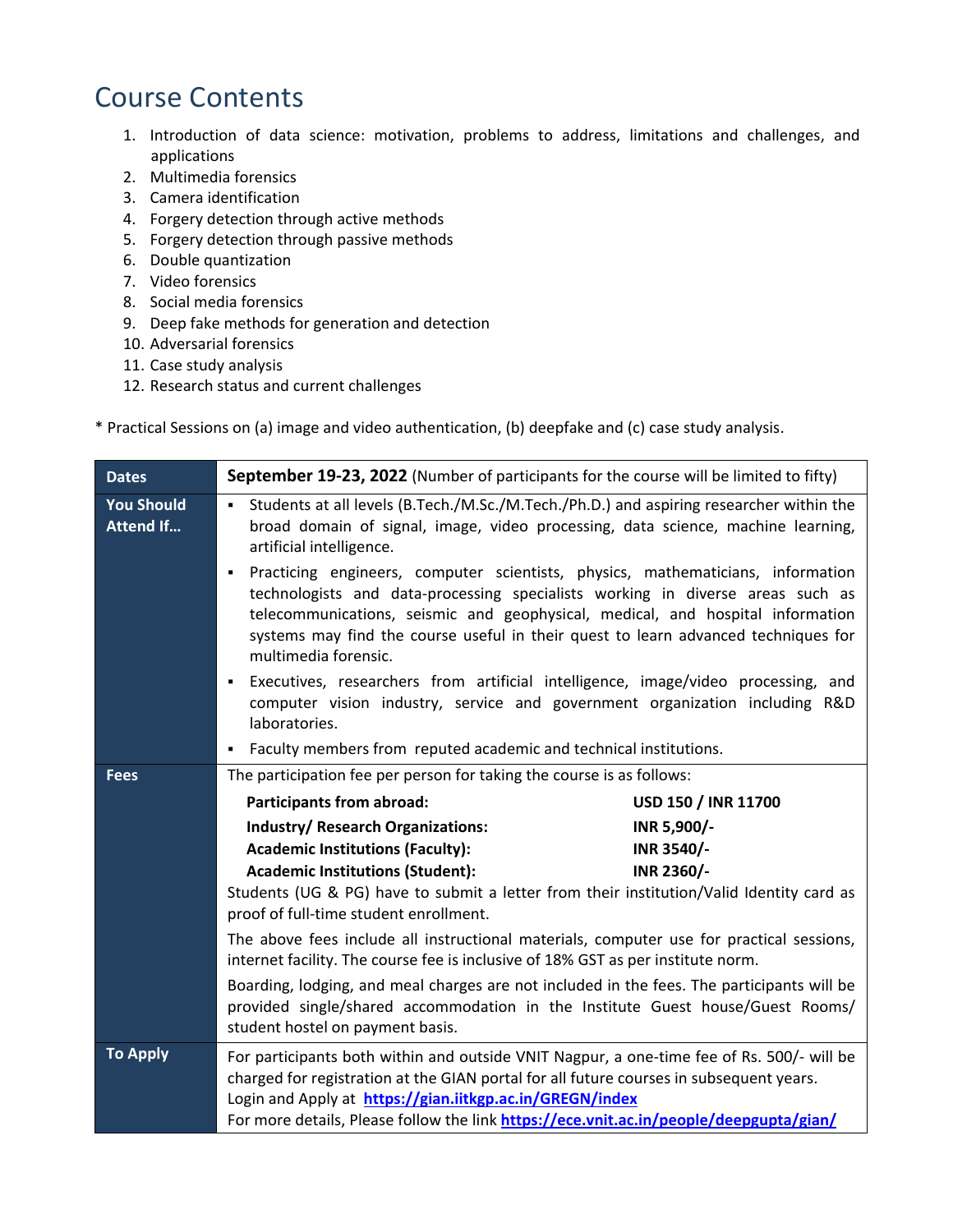### The Faculty



**Prof. Sebastiano Battiato** is a Full Professor, Scientific Coordinator of the PhD Program in Computer Science and Deputy Rector for Strategic Planning and Information Systems at the University of Catania, Italy. He has participated as principal investigator in several international and national research projects. His research interests include Computer Vision, Imaging technology and Multimedia Forensics. He is involved in research and directorship of the IPLab research lab [\(http://iplab.dmi.unict.it\)](http://iplab.dmi.unict.it/). Prof. Battiato has been appointed as principal investigator of a scientific collaboration between DMI/UniCT and Racis/RIS (Arma dei Carabinieri, Messina, Italy). He has supervised about 15 PhD students and 3 postdocs. Prof. Battiato has edited 6 books and co-authored about 300 papers in international journals, conference proceedings and book chapters. He is also co-inventor of 22

international patents, reviewer for several international journals, and has been Chair of several international events (MMFORwild 2020, IMPROVE 2021, INTELLYSIS 2020-2021, ICIAP 2017, VINEPA 2016, VISAPP 2012-2015, IWCV2012, ECCV2012, ICIAP 2011, etc.). He has worked as Director of ICVSS - International Computer Vision Summer School (2007-2019 and 2022), Director of Italian Ph.D. school "La Visione delle Macchine" - GIRPR – Catania November 2010. He is a IEEE senior member. He is member of the Centre of Excellence for the acceleration of Harm Reduction (CoHear) of the University of Catania. Prof. Battiato has been involved in the evaluation process of research projects on behalf of national and international institution (FTI-EU, MISE, MIUR, ANVUR, Invitalia, FinCalabra, FinPiemonte, Regione Friuli-Venezia Giulia, Regione Puglia, Research Promotion Foundation (RPF) of Cyprus, Netherlands Organisation for Scientific Research (NWO) - etc.) . He has worked as consultant on behalf of the Public Prosecutors of Bergamo, Milano, Livorno, Roma, Napoli, Siracusa, Catania and Reggio Calabria on issues related to Imaging in the forensic field. Since 2016 he is Founder and Scientific Advisor of iCTLab (www.ictlab.srl) - spin-off of the University of Catania that operates in the field of Digital Forensics.



**Dr. Deep Gupta** is an Assistant Professor in the Dept. of Electronics and Communication Engineering at [Visvesvaraya National Institute of Technology Nagpur,](http://vnit.ac.in/) Maharashtra (India). He received his Ph.D. and Master's degree in Image Processing form Indian Institute of Technology Roorkee, India in 2015 and 2010, respectively. Dr. Gupta is a recipient of Dr. T.K. Saksena Memorial and S. Parthasarathy award from Ultrasonic Society of India in 2016 and 2014, respectively. His research interests include Image processing, Computer Vision, Medical Image Analysis, Multimodal Image Registration and Fusion, Food Image Analysis by end to end learning, Histopathological Image Analysis, Event Detection and Cognitive Analysis. He has authored several papers in the refereed journals and conferences of

international repute. He acts as a regular reviewer for reputed journals such as IEEE Transactions on IEEE Journal of Biomedical and Health Informatics, IEEE Transactions on Circuits and Systems for Video Technology, IEEE Transactions on Instrumentation and Measurement, IEEE Journal of Translational Engineering in Health and Medicine IEEE Signal Processing Letters, IEEE Access, IEEE Sensor Journal, IET Image Processing, IET Computer Vision and Biomedical Signal Processing and Control.



**Dr. Saugata Sinha** is an Assistant Professor in the Department of Electronics and Communication Engineering, Visvesvaraya National Institute of Technology, Nagpur (India). He received his Ph.D. in Imaging Science from Rochester Institute of Technology, USA and Bachelor degree in B.Tech in Optics & Optoelectronics from Department of Applied Optics & Photonics, University of Calcutta, India, respectively. He has worked as a research scientist for applied microwave electronics engineering and research. He is a member of IEEE society. He has authored several papers in the journals and conferences of international repute. His research interests include Photoacoustic imaging, Image and Video Processing, Medical imaging, Computer vision and Pattern recognition.